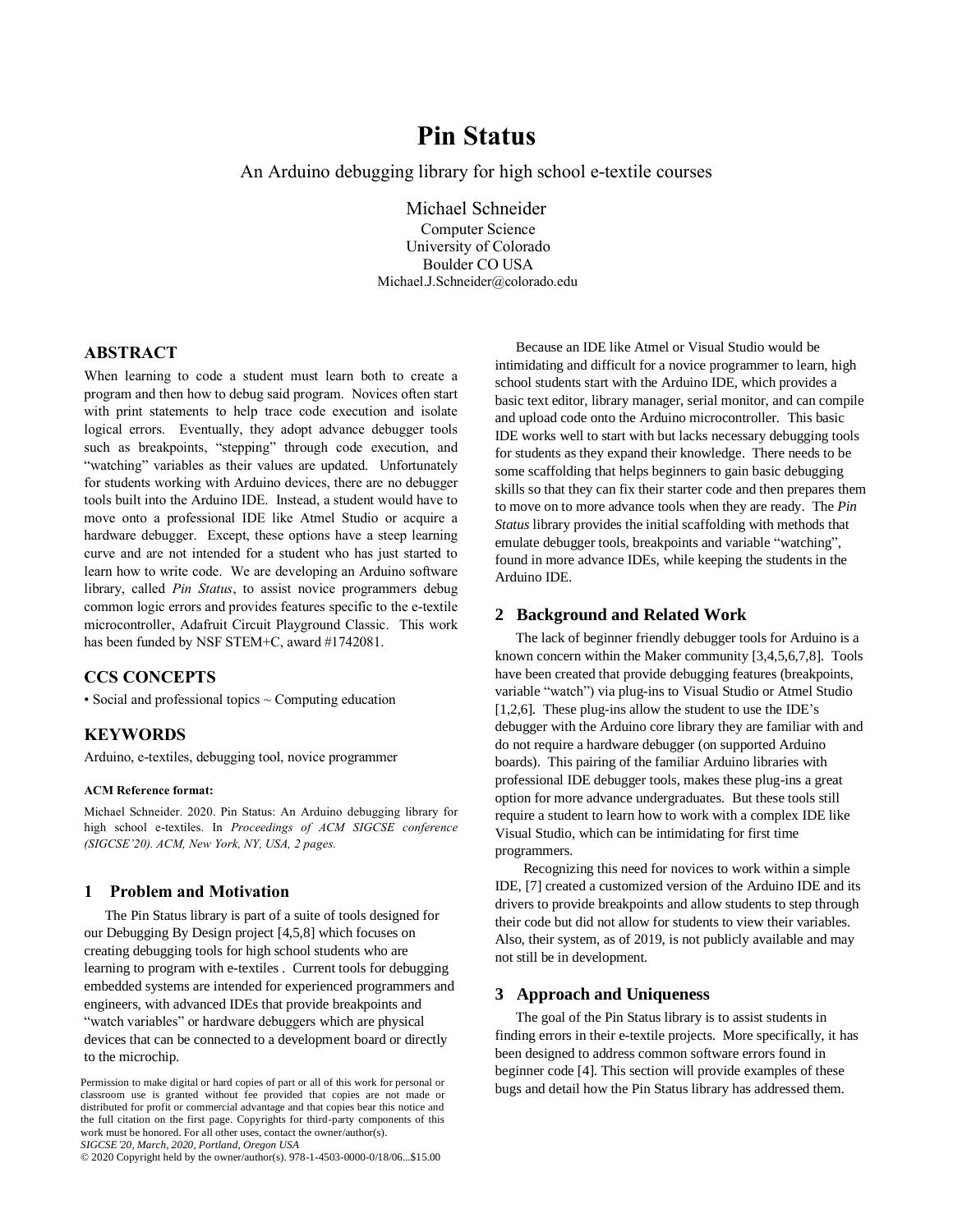#### **3.1 Problems with Variables**

Kafai, et.al. define two key problems students face when dealing with variables, incorrect variable initialization and variables not matching the circuit [4]. These two errors relate to a common Arduino practice of using variables to keep track of what components are connected to each Pin. For example, a student might connect a potentiometer to Pin 12 and an LED to Pin 3. Their code would look something like:

int pot\_pin = 12;//Potentiometer

int led  $pin = 3$ ;//LED

The first line code is an example of incorrect variable initialization. Although a potentiometer might be connected to Pin 12 (See Diagram 1 for image of Circuit Playground), a potentiometer provides an analog signal and requires the code to use the Pin's analog designation (A11). Referencing the correct Pin number for analog, digital, or PWM can be difficult because they share the same physical location on the Circuit Playground! In order to read the potentiometer's value correctly, the code would need to be updated to use A11.

int pot\_pin =  $A11$ ;//Potentiometer

The second line of code could be an example of variables not matching the circuit. Either because the value 3 was typo or perhaps the student accidentally wired the LED to another Pin. Nevertheless, the value of led\_pin no longer points to the correct Pin number. To handle both errors, I designed a selection of methods that can provide detailed Serial output to describe each Pin's power status (On, Off, Receiving Power). Also, the debugging methods will set a corresponding Circuit Playground Neopixel LED (White=On, Off, Green=Receiving Power). Figure 1 details how the Pins are mapped to the on board Neopixel LEDs. With this detailed information, the student will be able to see how power is currently flowing into and out of their microcontroller at any given point in the program and help determine the source of an error (software logic error or hardware failure). The debugging methods created can be divided into two groups, Passive Debugging and Active Debugging.

#### **3.1.1 Passive Debugging**

Passive debugging is a way to automatically provide the power status of a pin each time its state changes or is read. A set of C macros replace method calls to the core Arduino library in a student's code with a corresponding *Pin Status* method call. The Arduino core methods are digitalWrite(), digitalRead(), analogWrite(), analogRead(). The *Pin Status* equivalents are digitalWriteD() … analogReadD(). The *Pin Status* methods will perform three actions: validate method parameters and provide appropriate error messages, display the updated Pin state, and update the Pin's Neopixel LED.

#### **3.1.2 Active Debugging**

Active debugging requires the student to explicitly determine where to place a debugging method call. For example, if a student needed to check which Pins were receiving power, they could iterate over each Pin reading and then displaying the Pin's state. But with the *Pin Status* library they can reduce this tedious task to a single method call. The method debug() was created to describe

each Pin's digital state with Serial output and update each Pin's Neopixel LED. The debug() method was overloaded to instead check a single pin's state and choose between reading the Pin's Digital, Analog (if supported), or PWM (if supported) state.



**Figure 1: Adafruit Circuit Playground Classic's Pin to Neopixel LED mapping. The Neopixel LEDs map to the nearest Pin, with the center Neopixels being unused.** 

#### **3.1.3 Breakpoint Proxy**

As stated earlier, the Arduino IDE does not provide a way for students to add breakpoints to their code and pause the program's execution. The *Pin Status* library contains a pause() method which will halt the code's execution until the student hits enter in the Serial monitor, i.e. "Press enter to continue".

# **4 Results and Contributions**

The Pin Status library is still under development, but we have begun testing with undergraduate students in an informal demo session. Students appreciated the detailed printed information the debugging methods provided but weren't sure whether the Neopixel LEDs actually helped. During the demo session, students had difficulty with the pause feature. For example, when testing a button, the program would pause before reading the button's state/value. Students would press the button and then unpause the program. Because the program had been paused, the button press was never read. Instead the students would have needed to hold the button down while they un-paused the program in order to register the button press. This shows a need to further understand the usability constraints for providing a breakpoint scheme for novice programmers dealing with live sensor input.

Overall students found the Pin Status library helpful, but a more formal study is needed to (1) better understand how students utilize the library to determine how effective its current features are, (2) what other features might be included to help students learn debugging techniques, and (3) analyze how students transition, if they do transition, from using the Passive Debugging to the Active Debugging methods.

# **ACKNOWLEDGMENTS**

Craft Tech Debugging Team: Arielle Blum, Chris Hill, and Rona Sadan. Principal Investigators: Ann Eisenberg, and Mark Gross. NSF STEM + C funding, award #1742081.